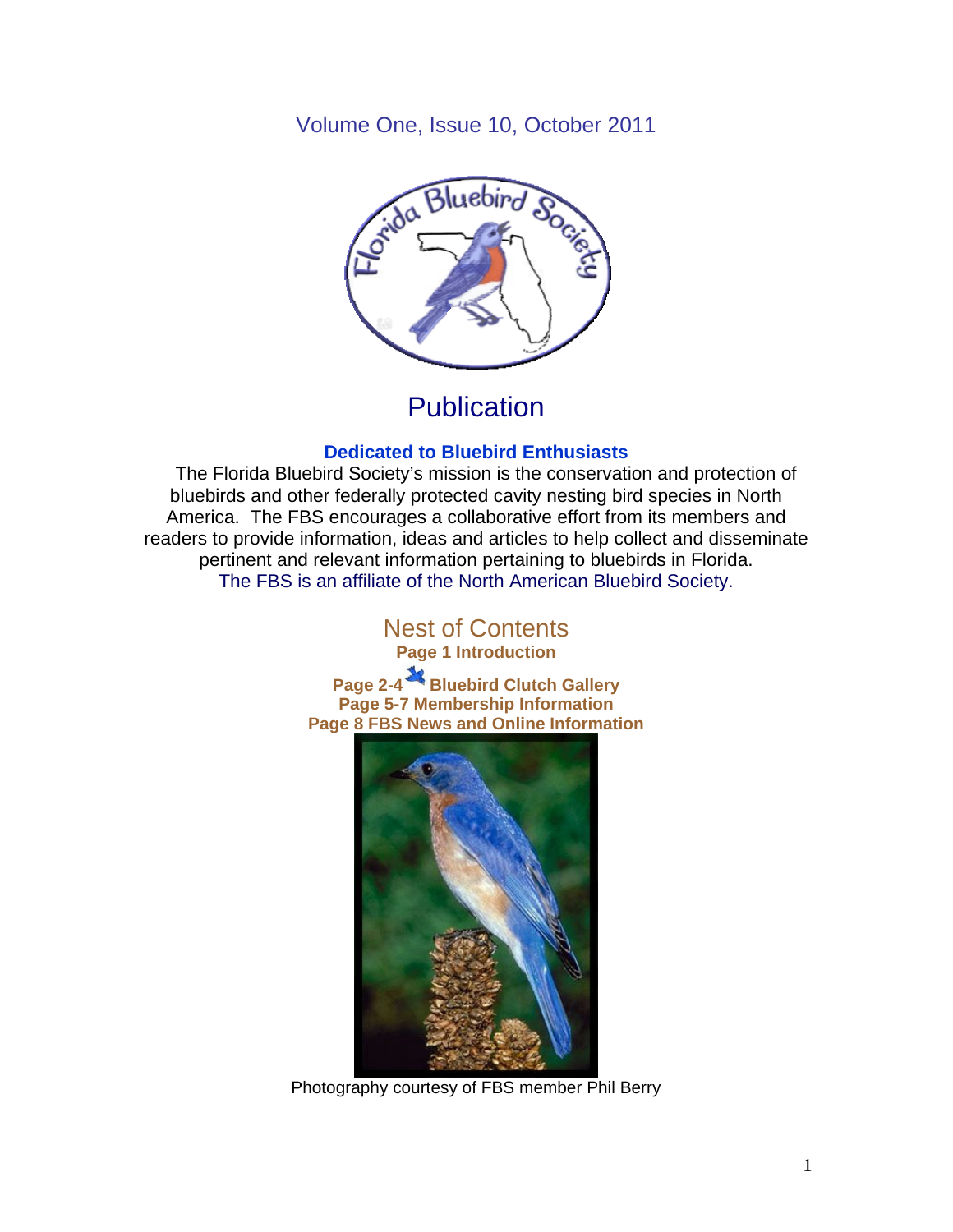# The Bluebird Clutch Gallery



**We would love to fly into your backyard and see pictures of your bluebirds or nesting cavity birds with informative and interesting stories you may have about them.** 

**Please keep pictures to a maximum of 5 for each submission and a short story if you have one. We may have to edit your submission to accommodate space or to complement other newsletter content for that issue.** 

**We can use several submissions per monthly issue so we will save multiples received for future issues. Please email your nature pictures and stories to Barbie Arms, FBS Corresponding Secretary at** floridabluebirds@aol.com

# **Monarch Butterfly Waystation in Ocala, Florida**

Monarch Waystation Habitats provide resources necessary for monarchs to produce successive generations and sustain their fall migration. My waystation has many flowering plants that provide nectar for food and milkweed plants on which the monarchs lay their eggs. When the larvae emerge and become a clearly visible caterpillar munching on the milkweed leaves I transfer them to a butterfly net castle to protect from predators. I have a large supply of fresh tender milkweed plants I grow from seeds to keep the castles replenished so the caterpillars will have an ample supply of food. They will eat a large amount of leaves and stalks until they turn into the pupae stage or chrysalis that renders a beautiful monarch in 9-13 days.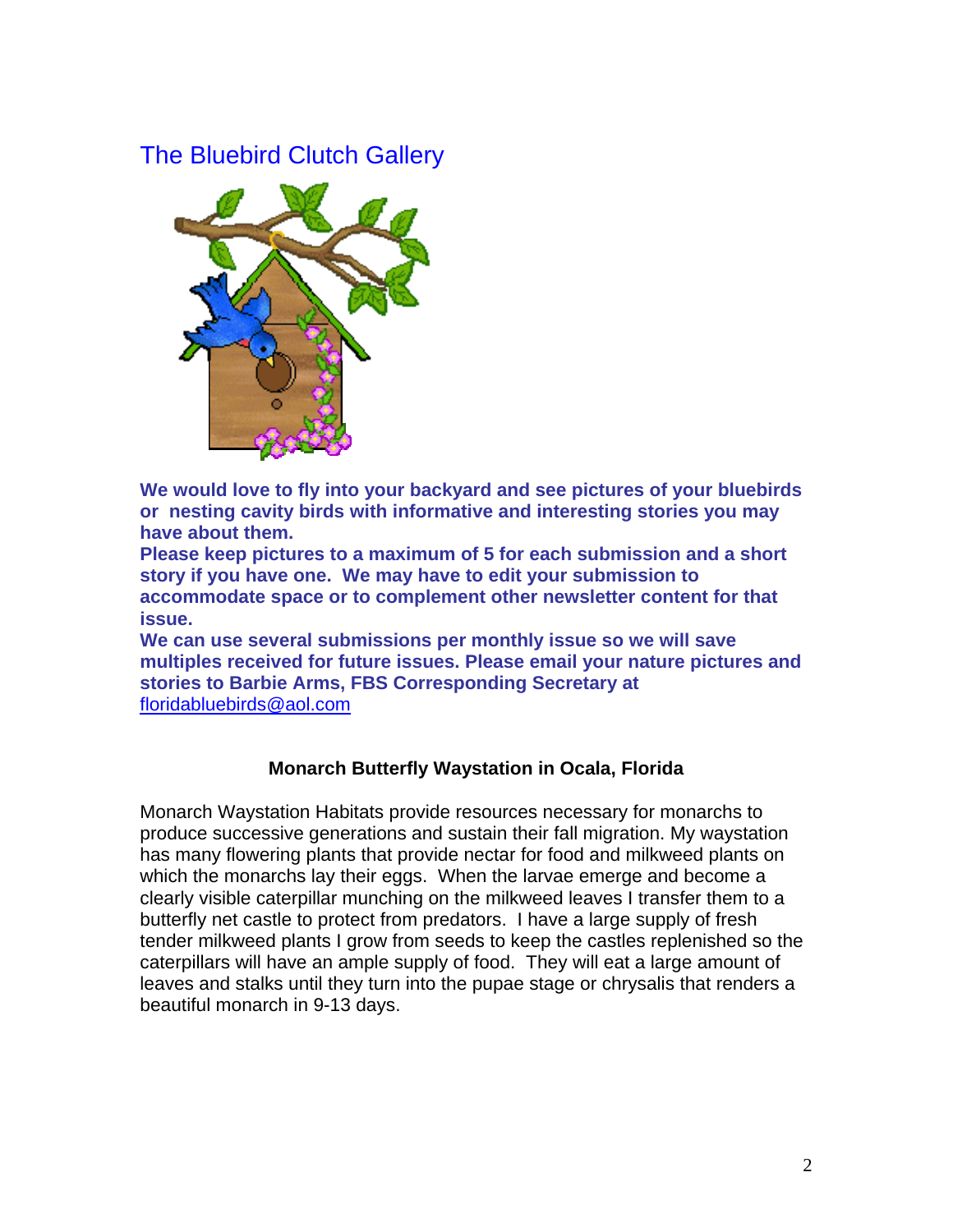

Below is a monarch caterpillar that went rogue. While I was gathering the caterpillars from my plants in the yard, one slipped out of the castle and crawled up the side of my shed, where it subsequently built the chrysalis around itself. Initially I was not happy with this unprotected location but as you can see the Monarch butterfly emerged a gorgeous specimen.



The caterpillars will attach to various surfaces where they can hang predominantly on the top of the castle the milkweed plants or pots the plants are growing in. These monarchs below emerged in my castle that is made mostly of a tight netting material except for one plastic side panel for improved viewing. The front of the castle zips closed to protect the caterpillars from other insects and pests. Like clockwork, they emerge mid-morning! I release them after their wings dry (about 2-3 hours) what a sight to see!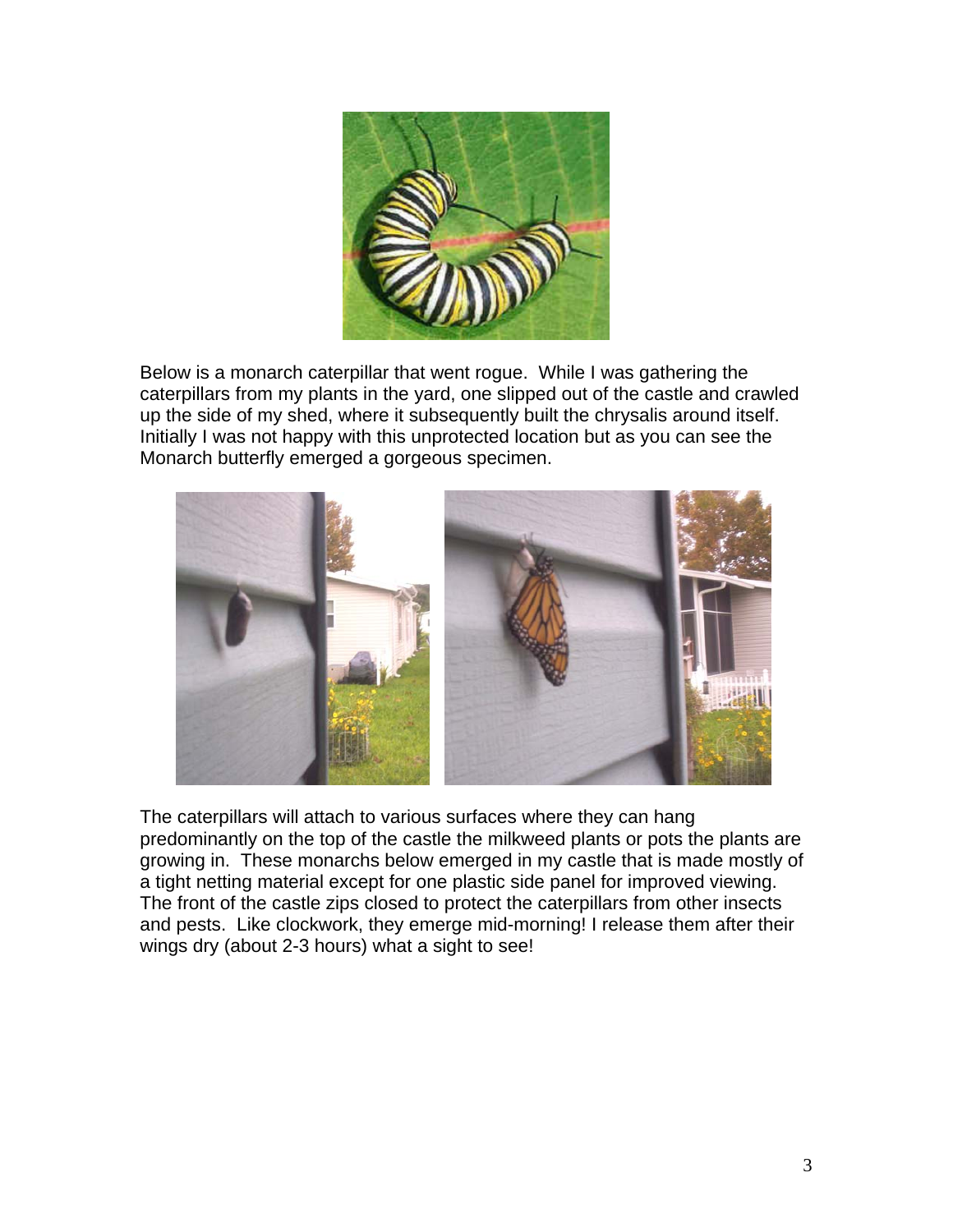

This has been an amazing hobby for me but most of all I am helping Monarchs by providing them enough food and shelter from wind, rain and predators. It is so important to help them thrive in a time when pesticides and loss of habitat have become a large problem to maintain their numbers. If you are interested in learning more about this process please email me at floridabluebirds@aol.com

Barbie Arms, FBS Corresponding Secretary

# **Deadline for submissions for the November issue is November 12, 2011**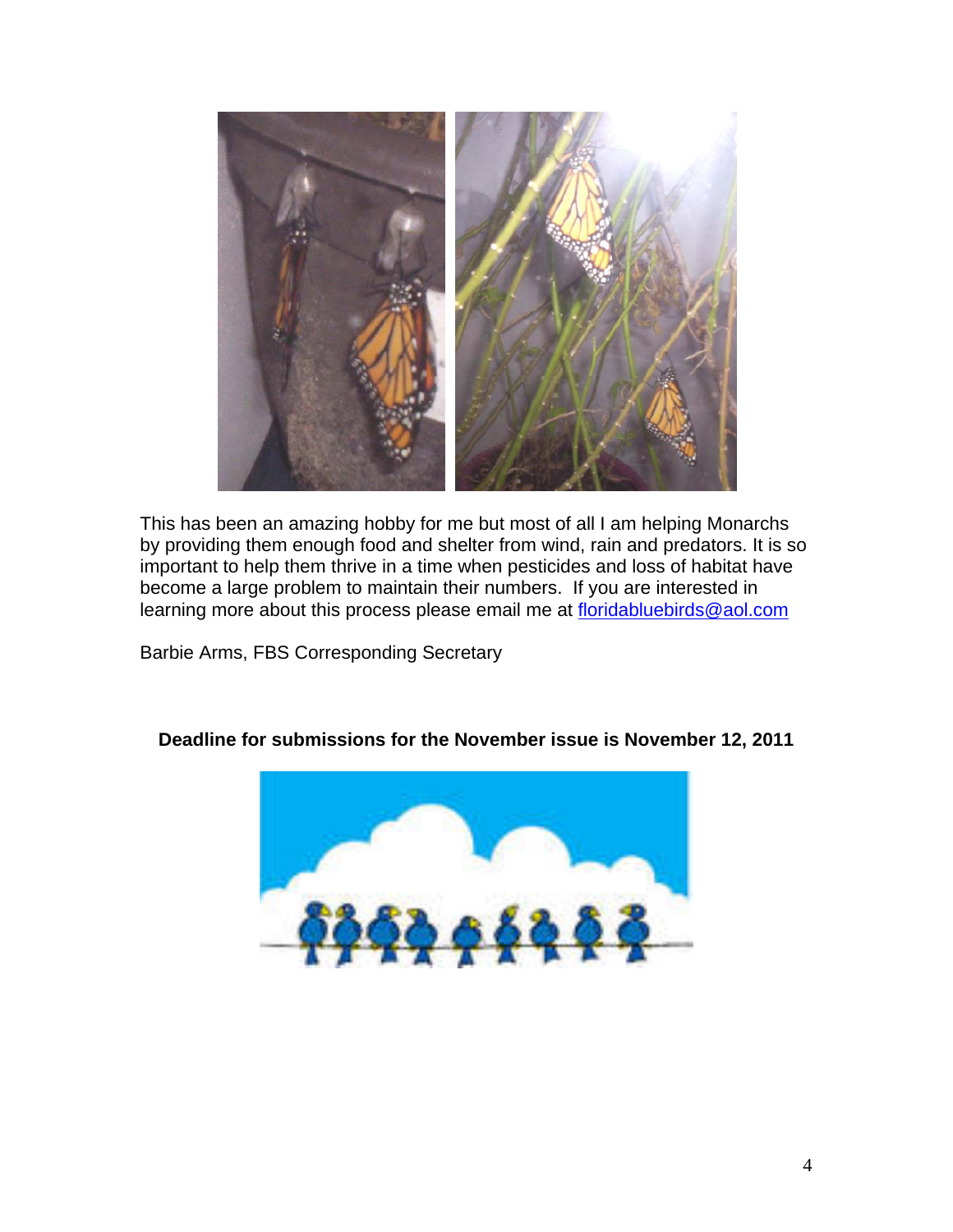

FLORIDA BLUEBIRD SOCIETY's STATEWIDE

**BLUEBIRD BLITZ**

November 18-19, 2011 *floridabluebirdsociety.com*

# **What is a Bluebird Blitz?**

A Blitz is a concentrated effort on

specific dates to locate as many Eastern Bluebirds in your locale as possible.

# **Why a Bluebird Blitz?**

The fall Blitz, Nov. 18-19, will help us determine where Bluebirds find food and habitat during non-breeding season. We will also conduct a **Spring Blitz April 13-14, 2012.** 

# **How do I participate?**

- Go outside on Fri.11/18 and/or Sat. 11/19 and look for bluebirds
- Record as much as you are able about the bluebirds you see. Location, behavior, sex, age, etc. We also want to know where you looked but did not find bluebirds.
- Download, complete, and submit the Blitz Report form from the FBS web site, floridabluebirdsociety.com.

**THAT'S IT!** Together we citizen scientists can make a difference in the conservation and protection of Florida's bluebirds!

# **Still have questions?**

For more information contact Faith at floridabluebirdsociety@gmail.com.

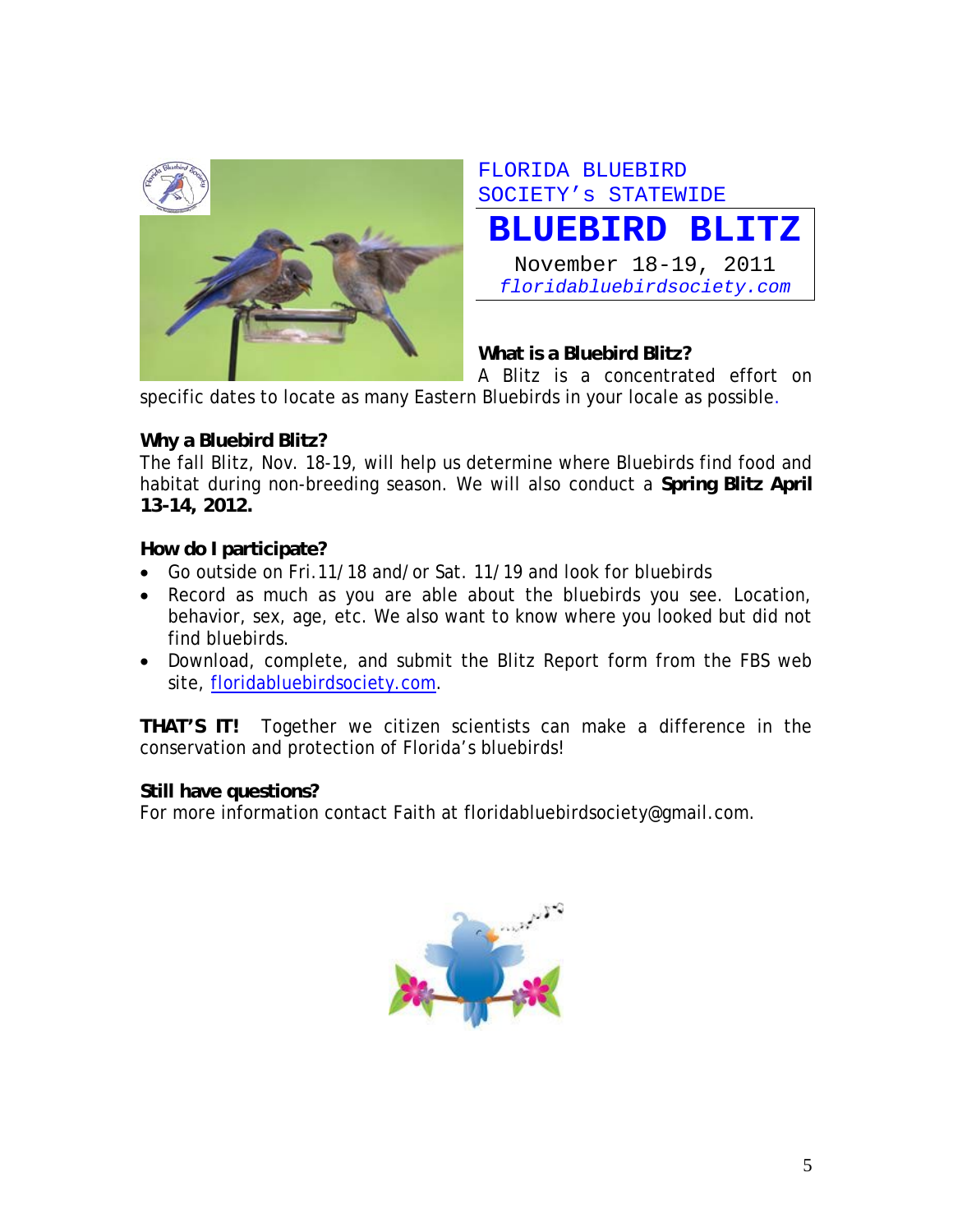

**We would like to introduce our new member Karl Miller who serves on our board of directors as "Technical Advisor".** 

**Dr. Karl Miller is the Lead for Upland Nongame Birds at the Florida Fish and Wildlife Conservation Commission. Miller has extensive experience working with passerines, woodpeckers, and other cavity-nesting birds. Recent research and monitoring projects have focused primarily on Florida Scrub-Jays and Southeastern American Kestrels. Miller serves on the boards of various professional societies and conservation organizations and also on the Florida Scrub-Jay Recovery Team. Miller received his doctorate from the University of Florida in 2000 after working on nesting success and nest-site selection of a cavity-nesting bird community.** 



### **\*\*Reminder\*\***

If **you** are planning to change **your** email address please inform us and send updates to Barbie at email address **floridabluebirds@aol.com**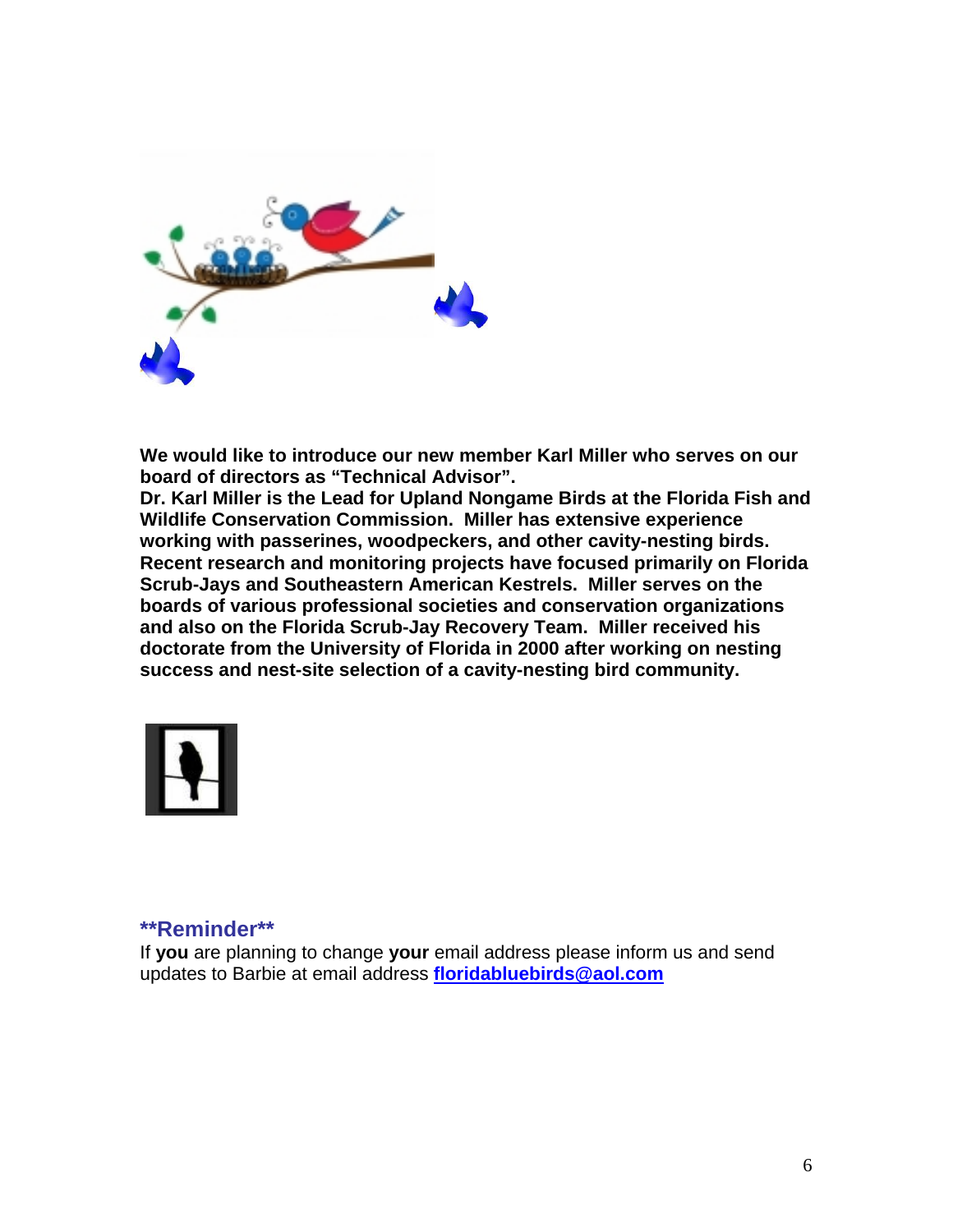

# **Annual Membership**

It is now time to renew your annual membership. All memberships expired the month of August, 2011. To streamline our procedures, August is the month for all membership renewals. We offer a number of membership categories, and trust you will find one that fits your budget.

A big THANK YOU to all of you who have already renewed your memberships. We truly appreciate your continued backing. We are especially grateful to those of you who decided to renew at an increased level of support.

If you have not already done so, we ask that you **please renew your membership today!**

| $$15.00$ Single              | \$50.00 Organization | \$10.00 Student      |
|------------------------------|----------------------|----------------------|
| $\frac{1}{2}$ \$25.00 Family | \$100.00 Sponsor     | \$500.00 Life Member |
| \$50.00 Patron               | \$10.00 Senior       | Other                |

Mail your check to : Faith Jones, Treasurer Florida Bluebird Society 763 Mallard Drive Sanford FL 32771

A membership form is also available on the website **http://floridabluebirdsociety.com/** If you have any questions regarding your membership please contact Faith Jones at puffin\_fj@yahoo.com